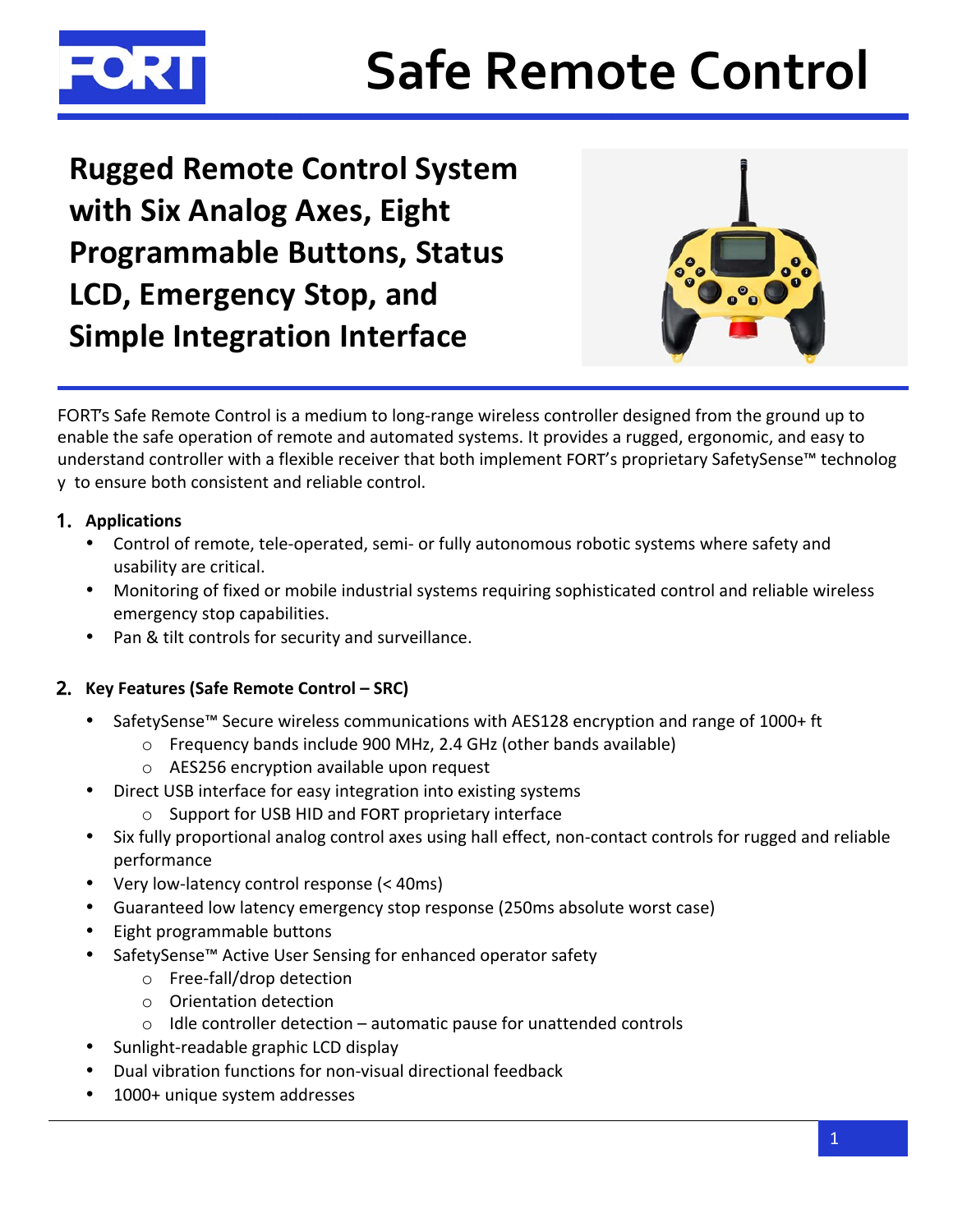# **SAFE REMOTE CONTROL**

- 12 hour battery life for continuous use
- Independent pause (graceful stop) and emergency stop (immediate stop) modes  $\bullet$
- Flexible USB charging interface
- Protocol enforced remote takeover sequence to prevent accidental control of remote or non-line-ofsight systems
- Real-time status display as well as extensive system information display in menu
- USB/Serial configuration options for programmable systems
- RP-SMA antenna connector
- IP67 (NEMA 4X) rated enclosure
- Designed to meet MIL-STD-810 for ruggedness
- $-20^{\circ}$ C to 60 $^{\circ}$ C operation
- Dual lanyard attachments for flexible harnessing options

#### 3. SafetySense<sup>™</sup> Technology

SafetySense<sup>™</sup> Technology consists of major system-level technologies that work together to provide the integrator the ability to design systems with consistent and reliable remote operations.

The Safe Remote Control constantly monitors its motion and orientation to determine if the controls are in a safe operating state. The system will be put into a safe state (Pause) if the remote detects free-fall (e.g. remote is dropped), orientation faults (e.g. remote is moved to the user's side), or a lack of motion (e.g. user places the remote on a table). This active detection eliminates the need for traditional operator safety mechanisms such as dead-man switches, which are often defeated by the user.

While the system is constantly monitoring its health, the remote also provides the operator with the ability to intervene. The SRC has a dedicated emergency stop button, which causes the receiver to indicate an emergency stop in a maximum of 250ms (absolute worst case). This, along with wired emergency stop buttons, gives the system designer significant flexibility in implementation of a safety system.

#### 4. Specifications (Safe Remote Control – SRC)

The Safe Remote Control (SRC) is game-style remote robotic controller that delivers superior ergonomics, unparalleled safety, and flexible controls in a ruggedized and reliable package. It combines active emergency stop reporting with passive fault detection to ensure that the SRCS prevents all unintended motion.

#### 4.1. Specifications

| Parameter                    | Minimum                         | <b>Typical</b> | Maximum | Unit        |
|------------------------------|---------------------------------|----------------|---------|-------------|
| <b>Operating Temperature</b> | $-20$                           |                | $+60$   | $0^{\circ}$ |
| <b>Charging Voltage</b>      | 4.5                             |                | 5.5     |             |
| <b>Charging Current</b>      |                                 |                | 1.5     | А           |
| <b>Battery Life</b>          |                                 | 12             |         | Hours       |
| <b>Ingress Protection</b>    | IP67 (NEMA 4X)                  |                |         |             |
| Ruggedness                   | Designed to meet<br>MIL-STD-810 |                |         |             |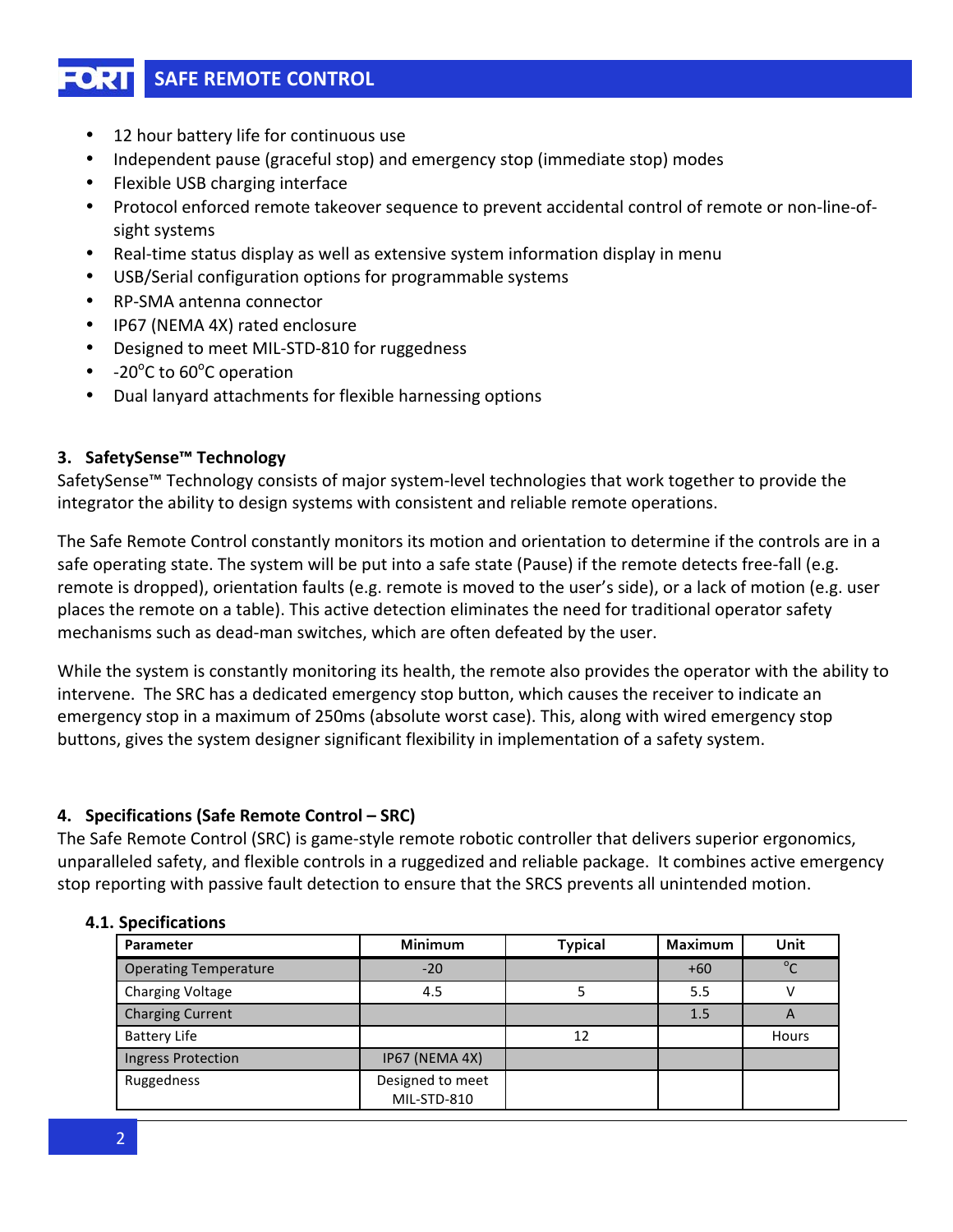# **SAFE REMOTE CONTROL**

| Weight                         |        | 1.1                       |     | <b>lbs</b> |
|--------------------------------|--------|---------------------------|-----|------------|
| <b>Radio Connector</b>         |        | <b>RP-SMA</b>             |     |            |
| Charging/Programming Connector |        | Lemo $4P \rightarrow USB$ |     |            |
| RF Transmit Power* (900MHz)    |        |                           | 140 | mW         |
| RF Transmit Power* (2.4GHz)    |        |                           | 100 | mW         |
| RF Receive Sensitivity*        | $-101$ |                           |     | dBm        |
| RF Spread Spectrum*            |        | <b>FHSS</b>               |     |            |
| Data Security*                 |        | <b>AES 128</b>            |     | optional   |
| *Wireless version only         |        |                           |     |            |

Table 1 - Safe Remote Control Specifications

#### **4.2. Control-Layout**

The SRC offers a wide varity of control options that are available to the system integrator. The basic control layout is shown below for the standard system with two thumbsticks, two fingersticks, and 8 digital buttons.



**Figure 1 - SRC-001 Control Locations** 

| Parameter                    | <b>Minimum</b>       | <b>Typical</b> | Maximum | Unit   |
|------------------------------|----------------------|----------------|---------|--------|
| Thumb/finger stick precision |                      | $+/- 256$      |         | Counts |
| Thumb/finger stick endurance | 10° (all directions) |                |         | Cycles |
| <b>Button Endurance</b>      | $10^{\circ}$         |                |         | Cycles |

**Table 2 - SRC Control Specifications** 

#### **4.3. User-Sensing**

One of the most powerful features of the SRC are its motion and orientation sensors. This implementation of FORT's SafetySense™ technologies eliminates the need for traditional user safety systems such as large control guards and deadman switches.

The SRC senses both its movement and orientation in three dimensions at a rate of 100 Hz. The following table describes the default limits and conditions sensed: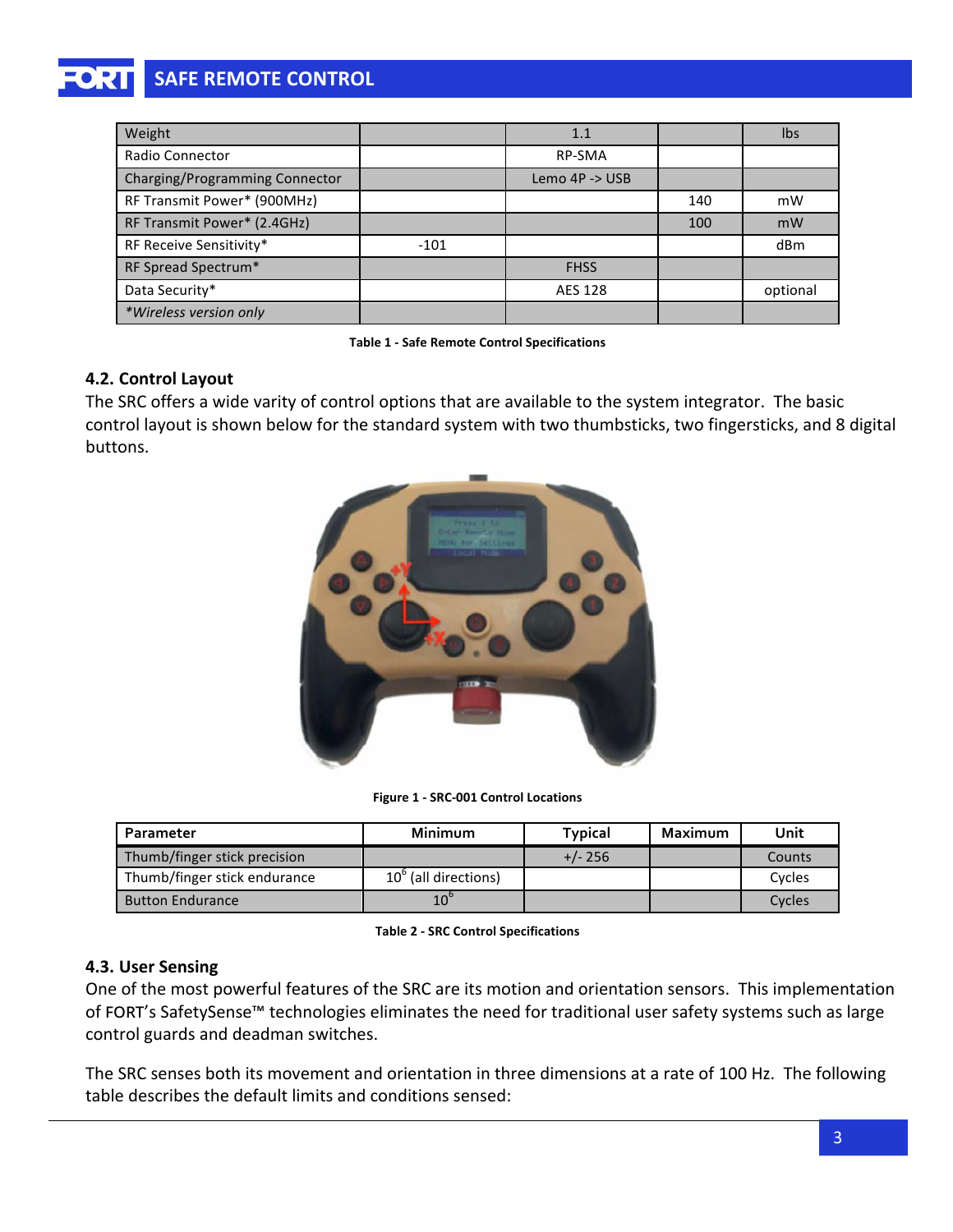| Condition     | Limit               | Description                                                                |
|---------------|---------------------|----------------------------------------------------------------------------|
| Drop/Freefall | 2 <sub>ft</sub>     | Detects a drop of the SRC                                                  |
| Orientation   | 20 degrees          | Detects rotation of the SRC beyond vertical in any direction               |
|               | beyond vertical     |                                                                            |
| No Controller | 60 seconds          | Detects an idle controller. This prevents the possibility of unintentional |
| Activity      | without activity or | control input on an unattended controller if it has not been used for a    |
|               | detectable motion   | specific amount of time. This value is adjustable from the SRC Menu.       |

Table 3 - SRC Active User Sensing Description and Limits

All of these conditions result in the SRCS entering the "Pause" state. This is typically implemented as a controlled stop, versus an emergency stop. All parameters of these features are available for factory customization.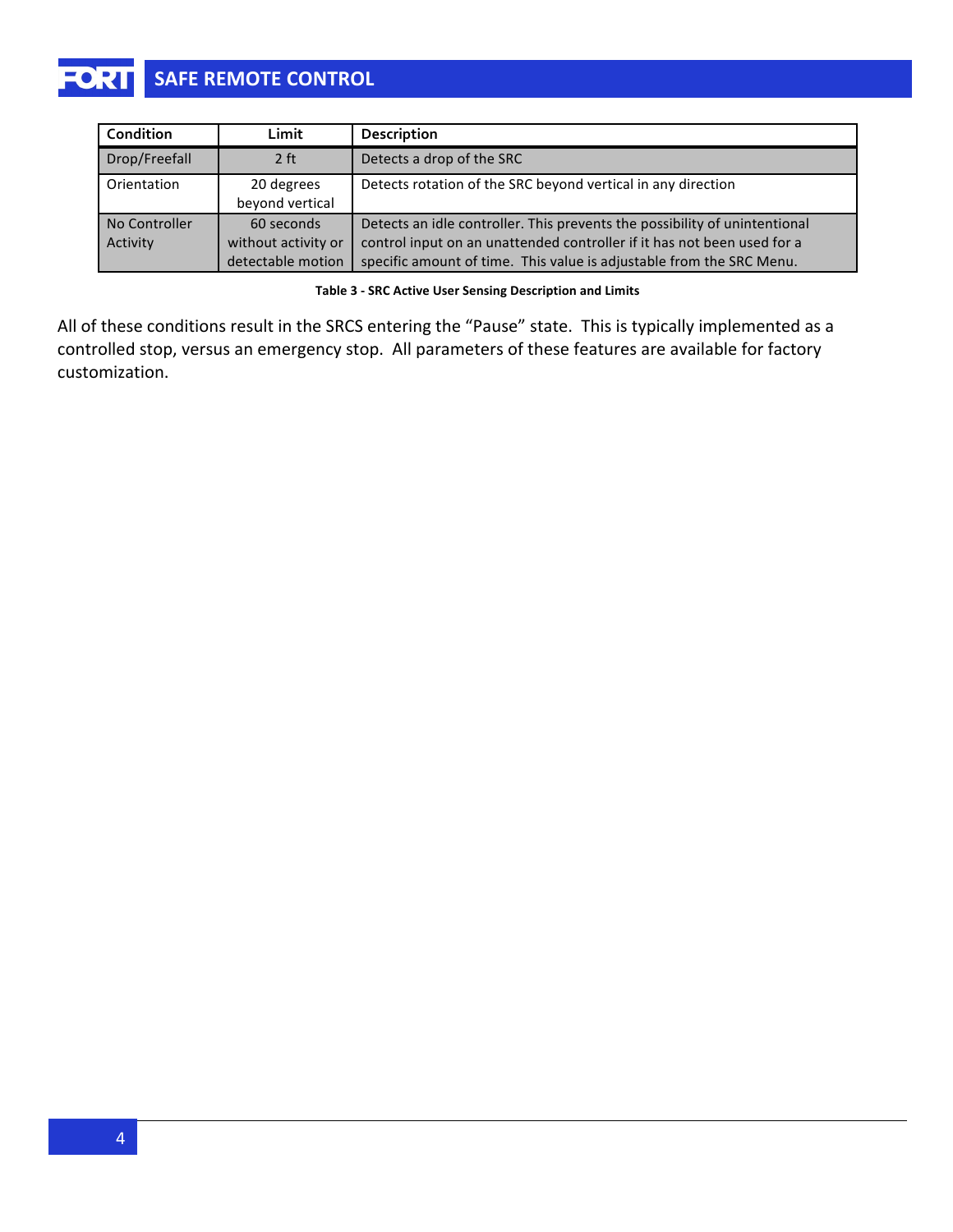#### **4.4. Mechanical-**



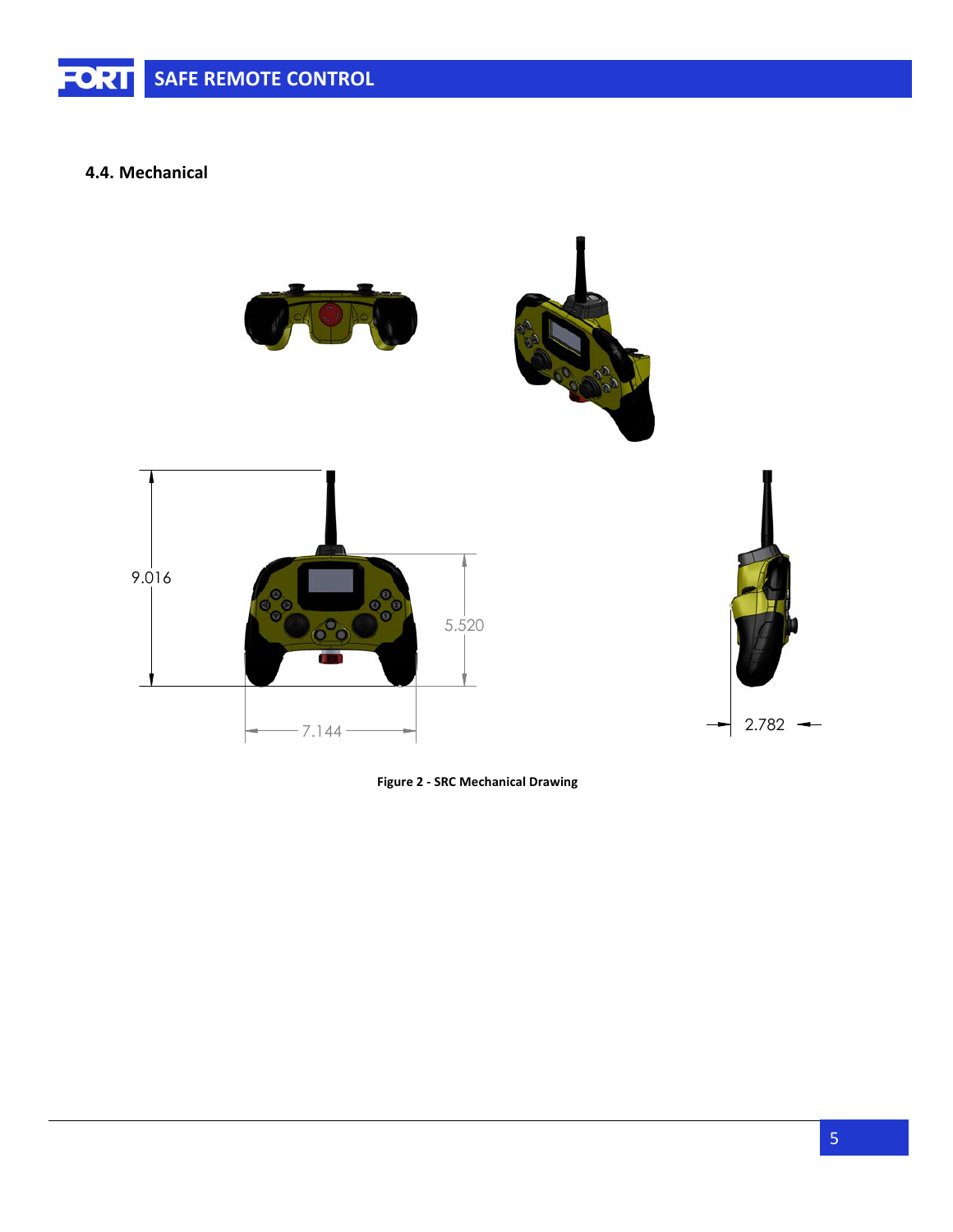#### 5. Installation

#### 5.1. SRC Wireless Integration

The wireless version of the SRC is designed to be paired with any of FORT's Vehicle Safety Controllers (VSC)

. The VSC receiver functions primarily as a bridge between the remote and the integrator's control computer. An example of this type of integration is shown below.



**Figure 3 - Simple Receiver Integration** 

Integrating the SRCS as a safety-enabled remote control is the simplest way to achieve remote control capabilities. This configuration enables the user control computer with full access to all functions available on the SRC as well as its operator sensing safety features, both wireless (on the SRC) and wired emergency stops, and hardware and software monitoring of critical communications. Because the VSC does not have direct control over the drive and control system, this configuration relies on the User Computer to ensure that the system is put into a safe state whenever a stop condition is indicated by the VSC (either through a data interface or directly with the Master Enable signal). This integration option is best for cases where the SRCS is being added to an existing system where minimal changes are a design goal.

### 5.2. SRC Wired Integration

The wireless version of the SRC is designed to be directly connected to the integrator's control computer. All command and control communication over the USB interface is available in two options, the first is a USB HID Game Controller device, and the second is in the FORT Packet Protocol as described in the SRCS User's Manual. When using the HID Game Controller, the device is implemented as a USB HID device. On most operating systems it will show up as a standard Game Controller device and can be used the same as any off-the-shelf USB game controller including a Logitech or XBox Controller. When using the FORT Packet Protocol over the USB interface, the device is implemented as a CDC device. On most operating systems it will show up as a serial port (/dev/tty.usbserial, /dev/ttyACM0, etc). An example C application is provided that uses the FORT Packet Protocol to communicate with the SRCS over a serial device.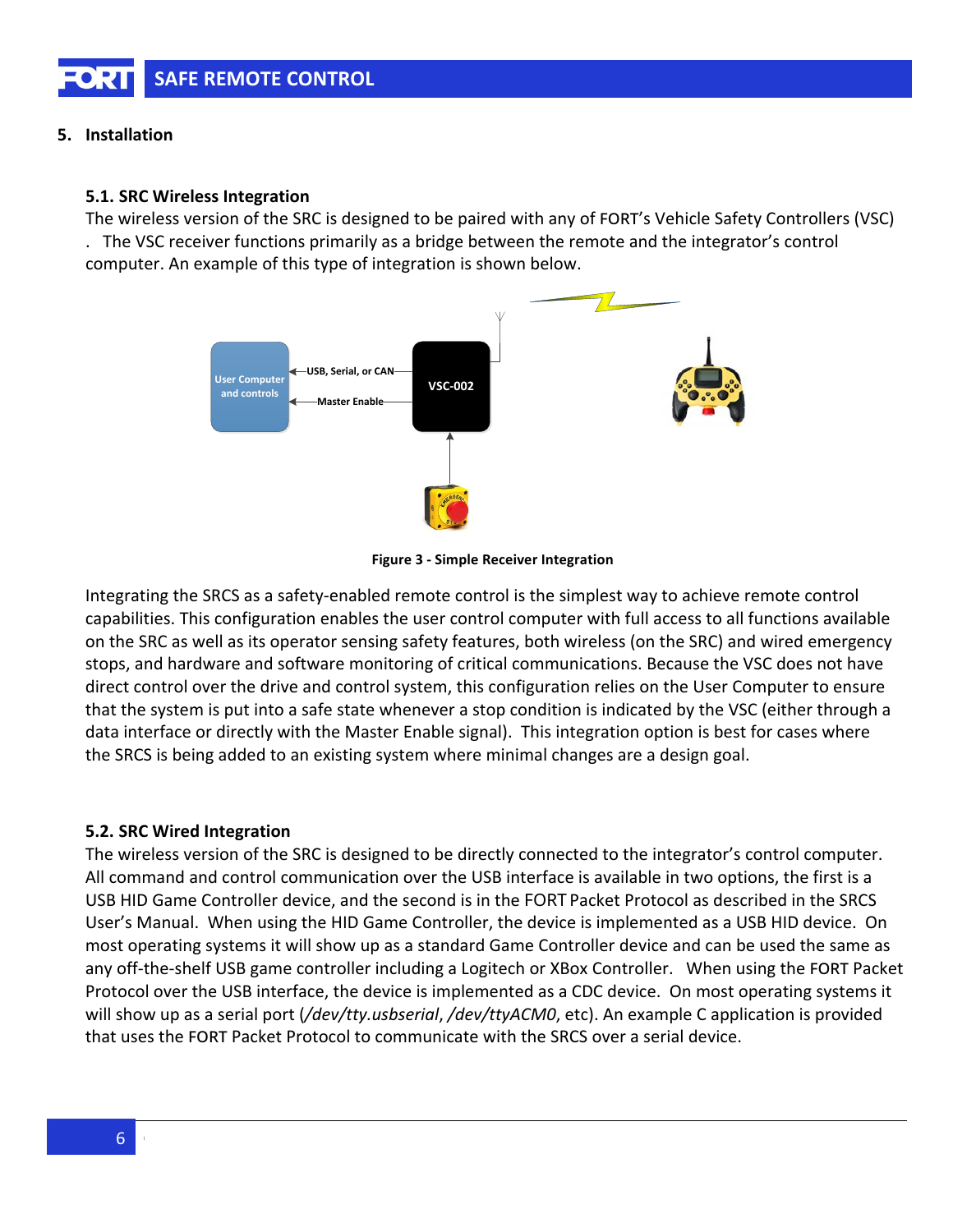## **6.** Ordering Information

| <b>Part Number</b>        | Description                                                    |
|---------------------------|----------------------------------------------------------------|
| $SRC$ -001- $(F)$ - $(C)$ | Wireless Safe Remote Control including case and charging cable |
|                           | $(F)$ = Radio Selection                                        |
|                           | 900 : 900 MHz FHSS AES 128 140 mW max                          |
|                           | 240 : 2.4GHz FHSS AES128 100mW max                             |
|                           | ** Inquire about other frequency bands                         |
|                           | (C) = Color code (body color/overmould color)                  |
|                           | T: Tan/Black                                                   |
|                           | Y: Yellow/Black                                                |
|                           | Other colors available. Contact for details                    |
| SRC-001-000-(C)-(I)       | Wired Safe Remote Control including case and charging cable    |
|                           |                                                                |
|                           | (C) = Color code (body color/overmould color)                  |
|                           | T: Tan/Black                                                   |
|                           | Y: Yellow/Black                                                |
|                           | Other colors available. Contact for details                    |
|                           |                                                                |
|                           | $(I)$ – Interface Selection                                    |
|                           | HID: USB HID Device                                            |
|                           | FORT: USB CDC Device (FORT packet protocol)                    |
| <b>RIC-001</b>            | USB charging/programming cable for SRC                         |

**Table 4 - SRC Orderable Part Numbers**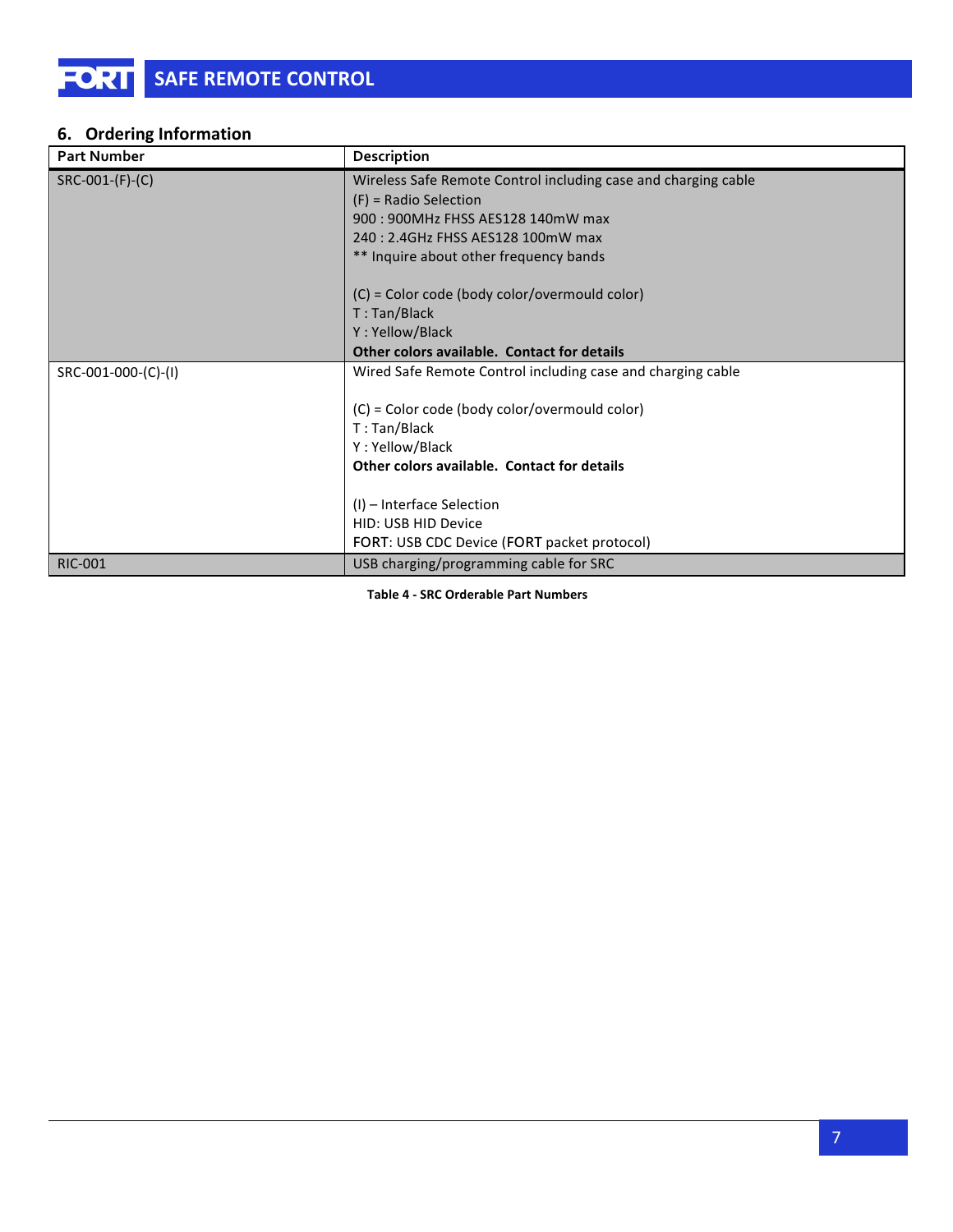#### 7. Limited Warranty

All products sold by Humanistic Robotics, Inc are subject to the warranty provisions of the Humanistic Robotics Order Confirmation terms and conditions and are warranted against defects in material and workmanship for a period of one (1) year from the date of shipment. If you believe any Humanistic Robotics, Inc product you have purchased has a defect in material or workmanship or has failed during normal use within the warranty period, please contact Humanistic Robotics, Inc for assistance. If product repair or replacement is necessary, the Customer will be solely responsible for all shipping charges, freight, insurance and proper packaging to prevent breakage in transit, whether or not the product is covered by this warranty.

This warranty does not apply to defects resulting from any Customer actions, such as mishandling, improper interfacing, operation outside of design limits, misapplication, improper repair, or unauthorized modification. No other warranties are expressed or implied. Humanistic Robotics, Inc specifically disclaims any implied warranties of merchantability or fitness for a specific purpose and all warranties arising from course of dealing and/or trade usage. Humanistic Robotics, Inc.'s liability shall be limited to the actual purchase price of any defective unit or units of equipment to which a claim is made, and shall in no event include the Customer's manufacturing costs, lost profits or goodwill, or any other direct, indirect, special, incidental, consequential or punitive damages whether based on contract, tort or other legal theory. Humanistic Robotics, Inc shall not be liable for normal manufacturing defects or customary variances from specifications.

Products sold by Humanistic Robotics, Inc are not designed, intended or authorized for use in applications intended to sustain or support life, in any nuclear facilities or any other application where the failure of the product could create a situation where catastrophic property damage, personal injury or death may occur. In the event that the Customer purchases or uses any Humanistic Robotics, Inc products for any such unintended or unauthorized application, the Customer shall indemnify and hold harmless Humanistic Robotics, Inc and its officers, directors, employees, agents, affiliates, successors and assigns against all claims, costs, damages and expenses (including reasonable attorneys' and expert witness' fees) arising out of or in connection with, directly or indirectly, any claim for property damage, personal injury or death associated with such unintended or unauthorized use, even if such claim alleges that Humanistic Robotics, Inc was negligent regarding the design or manufacture of the subject product.